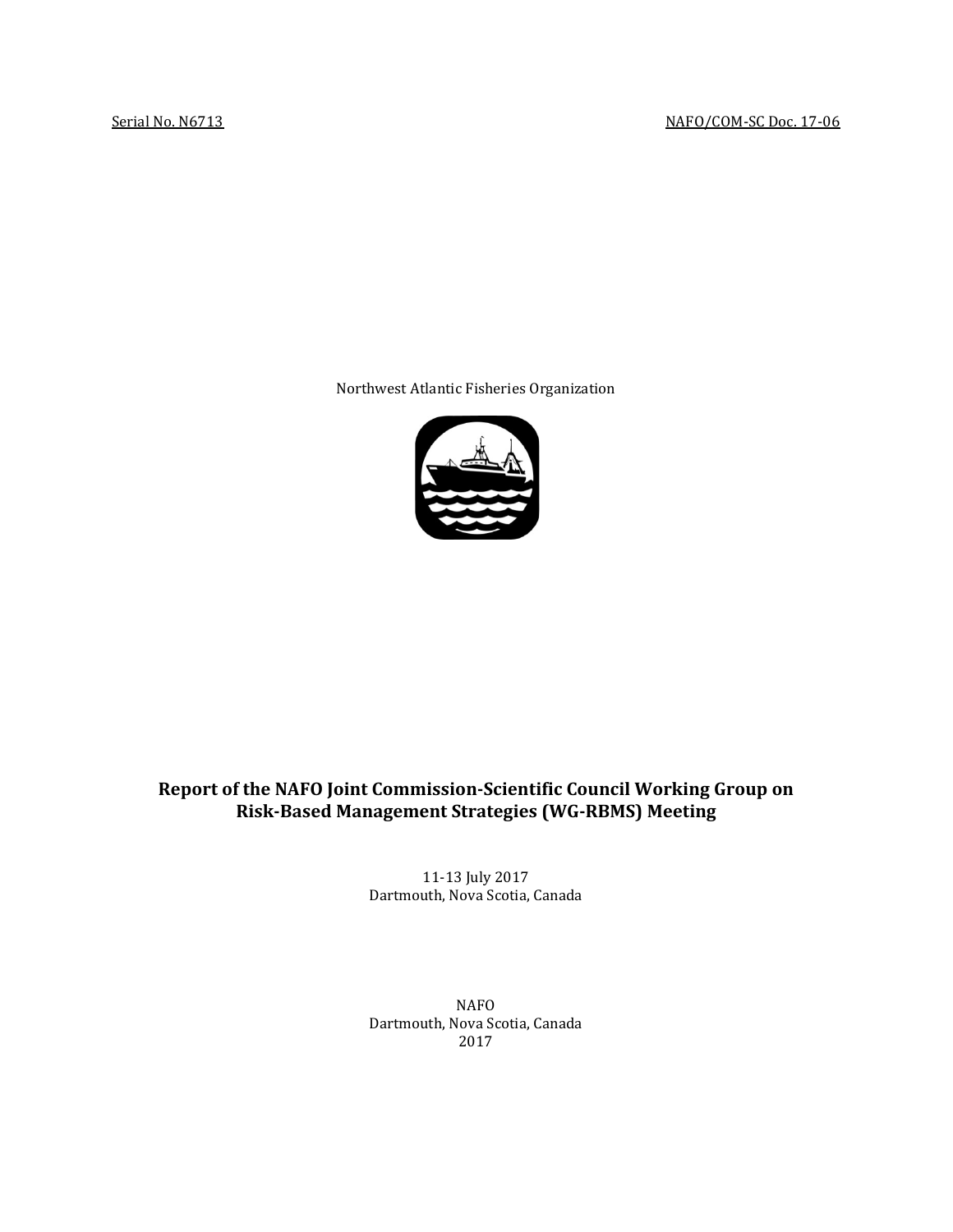# **Report of the NAFO Joint Commission-Scientific Council Working Group on Risk-Based Management Strategies (WG-RBMS) Meeting**

# 11-13 July 2017

## Dartmouth, Nova Scotia, Canada

| 1. | Opening by the co-Chairs, Jacqueline Perry (Canada) and Carsten Hvingel (Norway)                | 3  |
|----|-------------------------------------------------------------------------------------------------|----|
|    |                                                                                                 | 3  |
| 3. |                                                                                                 | 3  |
| 4. |                                                                                                 | 3  |
|    | 5. Greenland Halibut Management Strategy Evaluation (GHL-MSE) and other related matters arising | 4  |
|    |                                                                                                 | 7  |
| 7. |                                                                                                 | 7  |
| 8. |                                                                                                 | 7  |
| 9. |                                                                                                 | 7  |
|    |                                                                                                 | 8  |
|    |                                                                                                 | 11 |
|    |                                                                                                 |    |
|    |                                                                                                 |    |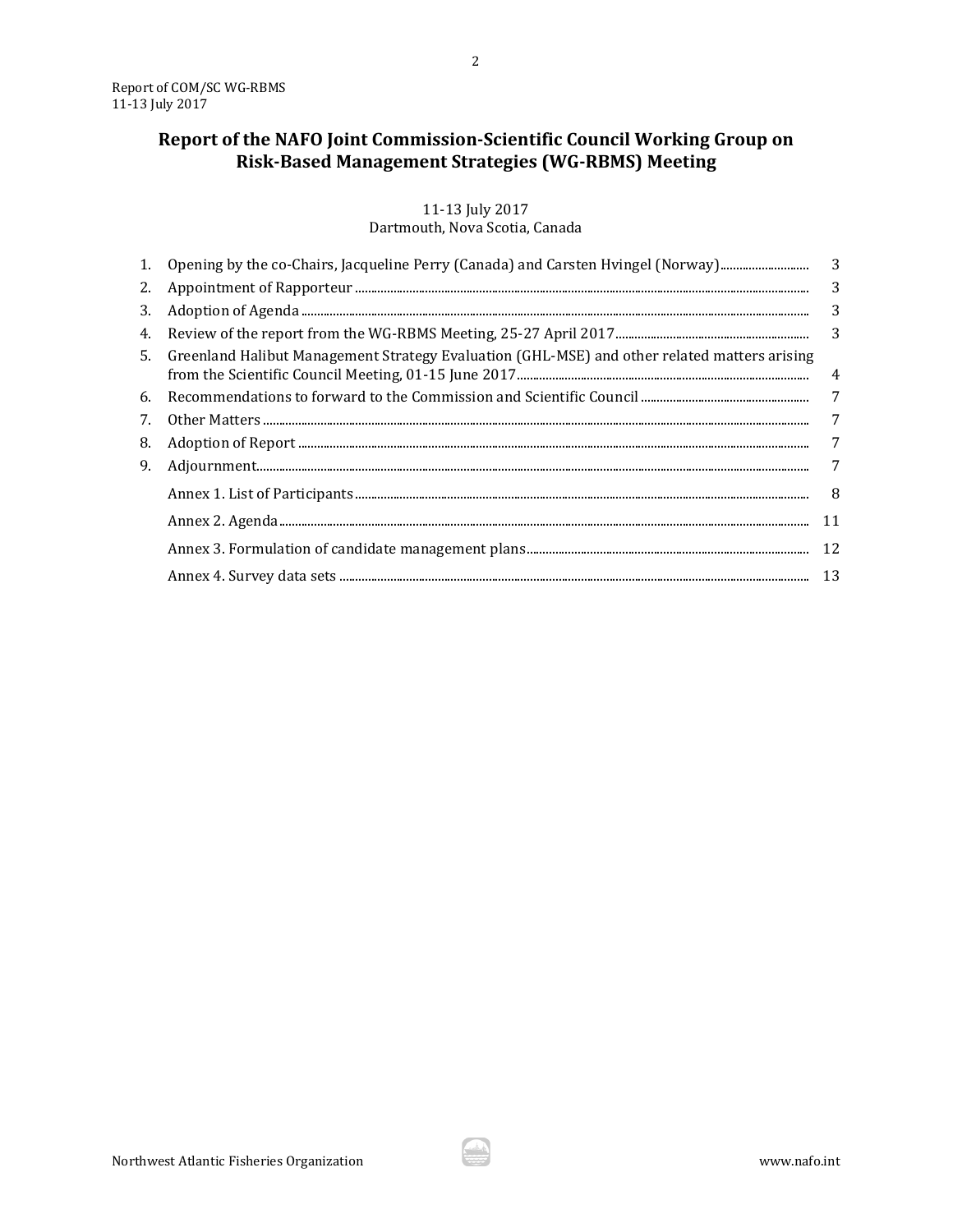# **Report of the NAFO Joint Commission-Scientific Council Working Group on Risk-Based Management Strategies (WG-RBMS) Meeting**

# 11-13 July 2017

# Dartmouth, Nova Scotia, Canada

## <span id="page-2-0"></span>**1. Opening by the co-Chairs, Jacqueline Perry (Canada) and Carsten Hvingel (Norway)**

The meeting was opened at 10:10 hours on 11 July 2017 at the NAFO Headquarters in Dartmouth, Nova Scotia, Canada. The co-Chairs, Jacqueline Perry (Canada) and Carsten Hvingel (Norway), welcomed representatives from Canada, Denmark (in respect of Faroe Islands and Greenland), European Union, Japan, Russian Federation and United States of America. The presence of an observer from the Ecology Action Centre was acknowledged (Annex 1).

Japan made an opening statement expressing its sincere appreciation of the hard work of this Working Group (WG) and of the Scientific Council (SC) particularly on the Greenland halibut Management Strategy Evaluation (GHL- MSE).

Co-Chair, Carsten Hvingel, reported on the status of the GHL-MSE work being undertaken in relation to the adopted workplan. He referred to the previous meetings of this WG and of the SC this year. The selections of management objectives, performance statistics, and operating models have been completed. Candidate Harvest Control Rules (HCRs) have been identified. He also reminded WG that in accordance with the timeline agreed at the London meeting in February 2017, the WG is expected at this meeting to: review initial Candidate Management Procedures and/or Harvest Control results, finalize objectives and their quantification and advise direction for further Candidate Management Procedure and/or HCR development.

### <span id="page-2-1"></span>**2. Appointment of Rapporteur**

The Senior Fisheries Management Coordinator and Scientific Council Coordinator (NAFO Secretariat) were appointed co-Rapporteurs of this meeting.

#### <span id="page-2-2"></span>**3. Adoption of Agenda**

The co-Chairs indicated this meeting would focus on the GHL-MSE. The provisional agenda previously circulated was adopted without any changes (Annex 2).

#### <span id="page-2-3"></span>**4. Review of the report from the WG-RBMS Meeting, 25-27 April 2017**

Kathy Sosebee (SC Chair), the presiding Chair of the April 2017 meeting, presented the meeting report (FC-SC Doc. 17-03). Highlights of the meeting, as reflected in the report, include:

- a presentation of a generalized form of target-based HCR, in addition to the existing slope-based HCR, which served as a basis for further development of a suite of Candidate Management Procedures (CMPs),
- progress towards the finalization of management objectives and their corresponding performance targets and associated performance statistics (PS), as well as the identification of "required" and "desirable" targets (Tables 1 and 2 of FC-SC Doc. 17-03),
- specific steps in a paring down exercise to limit the number of CMPs, e.g. determination of the reference set of Operating Models (OMs) and tuning CMPs to a specified criterion.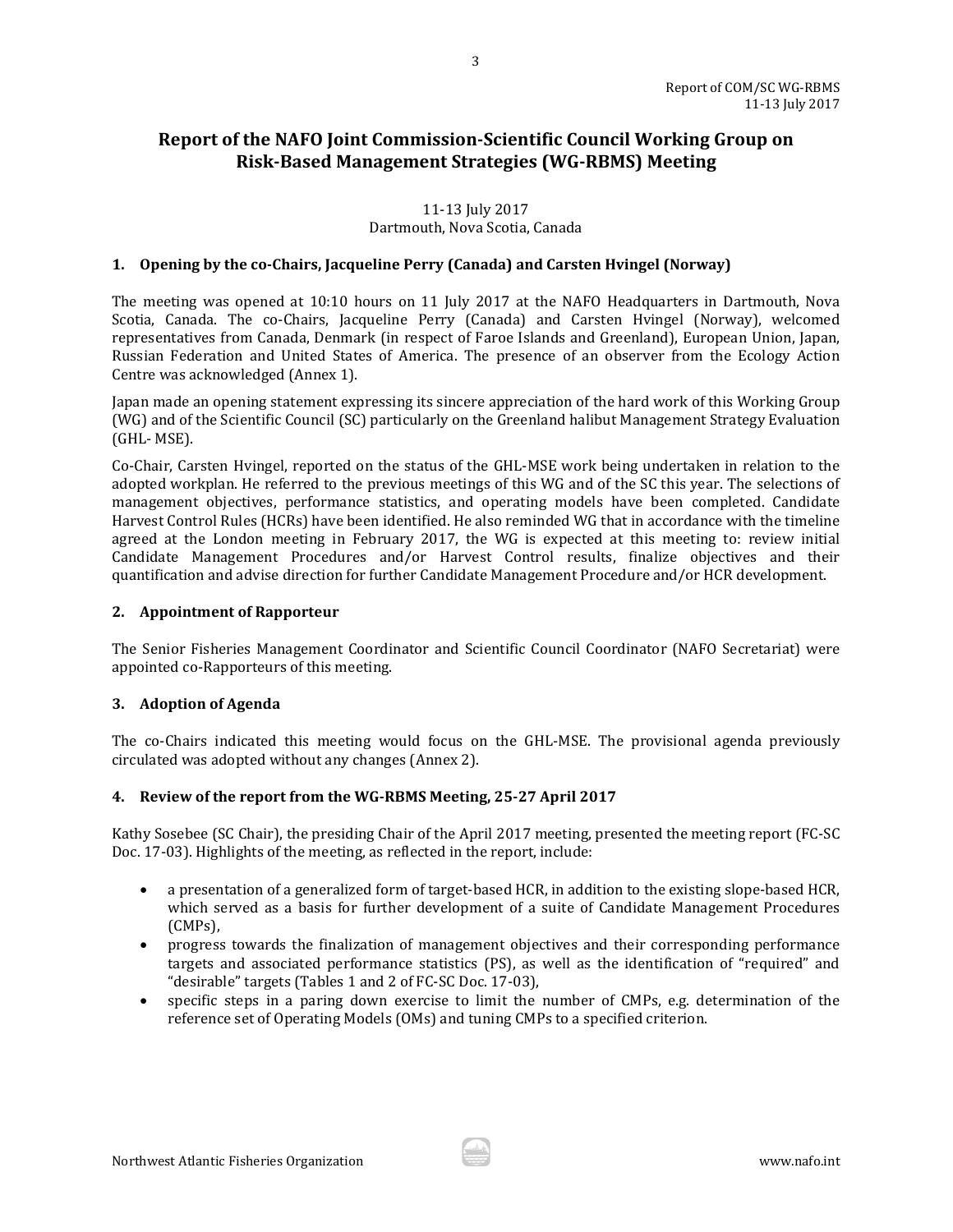#### <span id="page-3-0"></span>**5. Greenland Halibut Management Strategy Evaluation (GHL-MSE) and other related matters arising from the Scientific Council Meeting, 01-15 June 2017**

There were discussions about the great difficulties the SC has encountered due to its heavy agenda and the demanding work on the Greenland halibut MSE. The busy schedules of meeting both the SC and the different WGs did not allow the final reports of the meetings to be finalized in time, making deliberations and decisionmaking difficult.

Due to the short time between the SC June meeting and this meeting, the SC meeting report was not available to this WG for discussion. Instead, Brian Healey (SC vice-Chair) gave a presentation outlining the progress of SC on the GHL-MSE work. In accordance with the GHL-MSE timeline developed in London, UK in February 2017, SC had the following agenda items to address at the June meeting:

- Tabling of developers (SCAA and SSM) results
- Review of operating model fits
- Review of initial CMPs results
- Initial discussion on trial plausibility
- Possibly add further trials and then finalize operating models and trials<br>• Cull initial CMPs to a smaller set and summarize results
- Cull initial CMPs to a smaller set and summarize results.

Work on the above was initiated with the exception of discussion on trial plausibility. Considerations in conducting the MSE trials were related to, among others, target- and slope-based HCRs, alpha and gamma parameters, weighting of the different surveys used in the assessment, number of years (3) to average for composite stock size index, starting TAC, a 30% over-catch scenario, and maximum inter-annual TAC changes of 10% and 20%.

SC agreed that the following elements would be included in future Candidate Management Procedures trials:

- Target based procedure ( $TAC_{y+1} = TAC_y \left(1 + \gamma_{up/down}(J_y 1)\right)$ )
- Test γ = c(0.5, 1)
- Previous slope based rule would also be tested in as comparative a manner as possible with survey weighting.

Points were raised in discussion of the above related to the variance estimates for J, and that some surveys are better monitors of certain age ranges (generally younger) given the depth of those surveys. It was noted that there was very little difference in performance statistics between inverse variance and equal weighting of surveys, and a decision to keep inverse variance weighting had been made.

- Number of years to average for composite stock size index: the agreed decision was 3
- Starting TAC in 2018 to initiate HCR: 15000 and 20000 t.
- Alpha parameter: tuned to baseline (median exploitable (5-9) biomass in 2037 =  $B_{\text{msy}}$ ), and an alternative (tuned to overcatch scenario 30%, med B  $(5-9)=B_{\text{msy}}$  in 2037)
- Max interannual TAC change: 10% and 20%

Table 1 below summarizes the operating model variants that were agreed upon as basis for MSE trials going forward.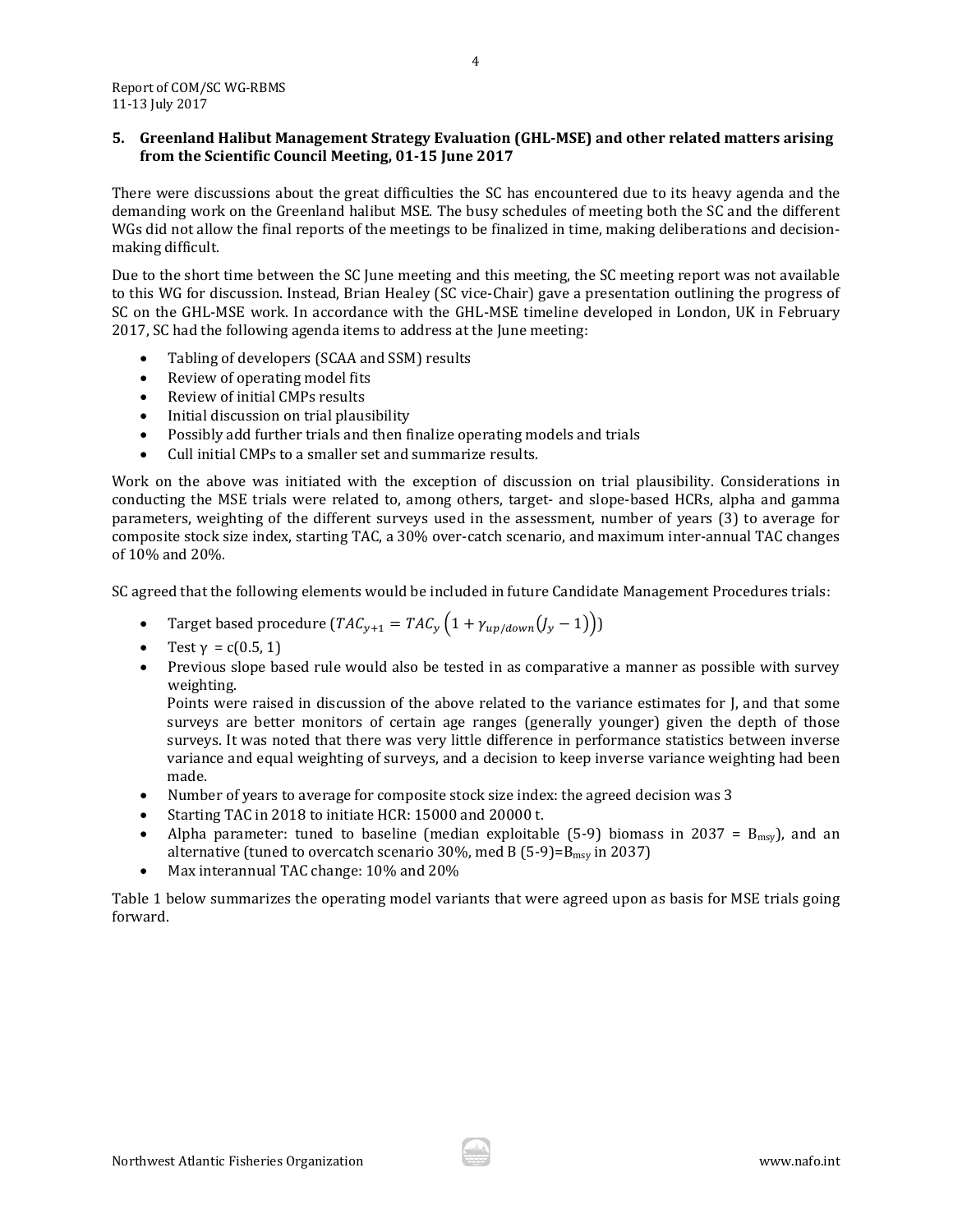**Table 1.** Operating Model variants as basis for MSE trials going forward.

| Retained Operating models (shown after the first entry as variants to baseline)                                                | <b>SSM</b> | <b>SCAA</b> |
|--------------------------------------------------------------------------------------------------------------------------------|------------|-------------|
| Baseline: uses data including 2016 and the 03 set of surveys                                                                   | X          | X           |
| Hockey-stick with flex point at 25% quantile of SSB (or as reasonably approximated)                                            | X          | X           |
| Post-hoc fitting of Beverton Holt curve, with $h = 0.8$ .                                                                      | X          |             |
| Continue development of internally fitted stock recruitment model                                                              | X          |             |
| Recruitment for the first 8 years at 0.5 of the level predicted by the recruitment<br>method (mean recruitment or SR function) |            | X           |
| Larger recruitment variability $\sigma_{\rm R}$ =0.6                                                                           | X          | X           |
| SSM future dynamics, and with SSM numbers-at-age                                                                               |            | X           |
| Senescence: increase natural mortality from 0.12 to 0.5 in 10+                                                                 | X          | X           |
| Future catches =130% TAC                                                                                                       | X          | X           |

5

Additional variants discussed by SC but not included in the above table included an option for zero selectivity in the plus group.

Following the SC June 2017 meeting, issues were discovered in the computer code used to produce some of the SCAA results considered at that meeting. Consequently, some SC members have expressed concerns that decisions taken by the SC regarding the selection of trials to go forward may have been unsound. Due to the short time interval between the SC June meeting and the present meeting, it had not been yet possible to assess the potential implications of the corrected model fully. This analysis will be performed by the model developers after this meeting and any decisions made at the present meeting are conditional upon the SC receiving adequate demonstration that the model results have not significantly altered the basis for OMs or CMP selection.

#### **SCAA operating model**

Japan (Doug Butterworth) presented the results of the trials agreed at the June SC meeting using the SCAA based suite of operating models. Results are presented in COM-SC RBMS-WP 17-11. At the request of the WG, further trials were run with the number of survey series used by the HCRs increased from three to five (COM-SC RBMS-WP 17-12). A broader range of trails was explored, e.g. additional runs were requested and presented including a variation of starting TAC (15 000t and 17 500t); time to  $B_{msv}$  (ie 2030); and varying  $\Delta$  (5, 7.5 and 15%). Additional trials were requested and ran for the target based model with  $\gamma$ =0.5 and  $\gamma$ =1.0 and for the slope based model with ∆=0.1, 2018 TAC=17 500t (COM-SC RBMS-WP 17-14).

#### **SSM operating model**

Canada (Christoph Konrad) presented preliminary results of operating models based on the SAM style model (SSM). Operating model variants trialed included the base case, hockey stick recruitment, Beverton-Holt recruitment, catches of 130%TAC, plus-group senescence, low recruitment (under constant recruitment and Beverton Holt recruitment), and no fishing on the plus group. At present, only a limited number of CMPs have been trialed so that further work will be required before the September 2017 meeting.

The operating model failed to converge (ie, had not attained stability after numerous iterations) for some of the tests (e.g. those with high recruitment variability); the reason for this is not currently understood. Furthermore, some of the tests produced results that were different from equivalent tests performed during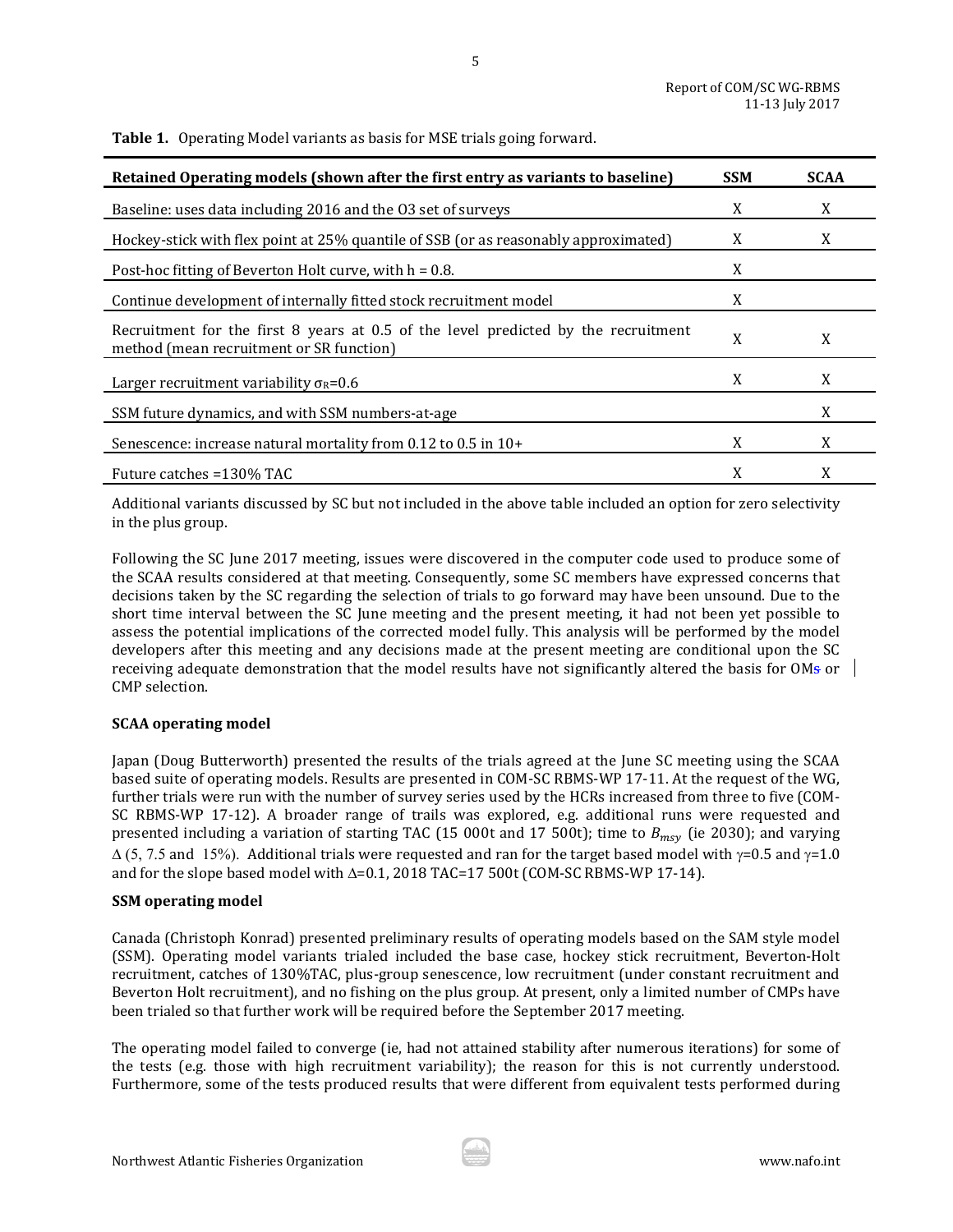#### Report of COM/SC WG-RBMS 11-13 July 2017

the June SC meeting. The model developers will work together before September to understand and resolve these problems.

#### **Next Steps**

Decisions concerning next steps were based mainly on the results of the SCAA because the SMM results were considered preliminary.

It was agreed that both target and slope based HCRs should remain under consideration (see Annex 3). It was also agreed to use the O3 set of surveys as the basis for computing TACs in both HCRs (see Annex 4). Candidate HCRs will be developed based on the following agreed upon parameters for future testing for both SCAA and SSM operating models. Each of the variants will be applied as an individual variation on the base HCR Additional runs incorporating two or more variations may be tested in combination.

Target based rule:

- Tuning: for 0M1, med  $B_{(5-9)} = B_{msv}$  by 2037
- $v = 0.15$
- $\Delta = 0.1$
- Starting TAC of 17 500t and 15 000t

Slope based rule:

- $\bullet$   $\Delta = 0.1$
- $\lambda_{up} = 1.0, \lambda_{down} = 2.0 \text{ or } 1.25$
- Tuning: for 0M1, med  $B_{(5-9)} = B_{msy}$  by 2037
- Starting TAC of 17 500 t and 15 000 t

An additional CMP with catch = 0 would be included to indicate the bound on the extent of recovery possible.

It was further noted that starting TAC eventually selected may lie within the range of 15 000 and 17 500 t rather than be one of those two explicit values.

It was acknowledged that there may be a need to revisit these parameters in the event that performance targets cannot be achieved under these circumstances within the SSM suite of OMs.

The SCAA-based results had used the same random number seed for runs for different CMPs for a given OM to provide results that were comparable in relative terms. It was agreed that the final trials should be ran for more than 100 replicates to achieve better precision of results in absolute terms.

Output Figures should include ones of the same form as be the same as Figure 1 in COM-SC RBMS- WP 17-16 with the addition of a plot for the probability that  $B_{2022}^{5-9} < B_{2018}^{5-9}$ .

It was noted that OMs including 30% TAC overharvest resulted in very low biomass in the SCAA trials, and the WG discussed whether such a high level of overharvesting would be plausible in the context of current management and surveillance. It was agreed that future runs should instead include an overharvest scenario of 10% which is considered to be more realistic. It was noted that the exceptional circumstances protocol, which will be developed following the adoption of the agreed management procedure, could be used to address possible situations in which higher levels of overharvest are known to be occurring.

Consultants for SCAA and SSM were requested to make the results of the MSE runs available at least one week prior to the next meeting. OM considerations for the MSE trials are summarized in Table 2.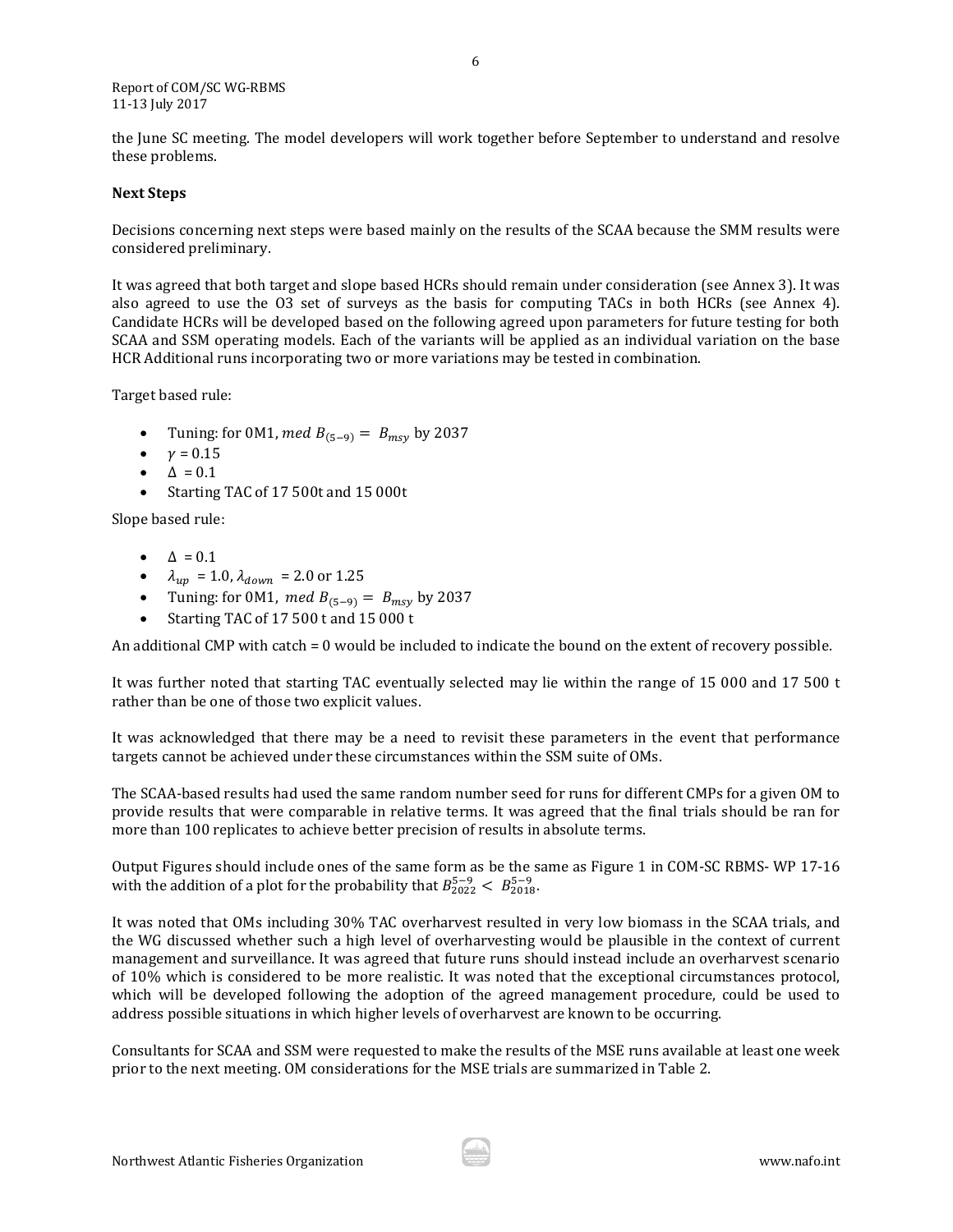**Table 2.** Operating Models for further review.

| Retained Operating models (shown after the first entry as variants to baseline)                                                | <b>SSM</b> | <b>SCAA</b> |  |  |
|--------------------------------------------------------------------------------------------------------------------------------|------------|-------------|--|--|
| Baseline: uses data including 2016 and the 03 set of surveys                                                                   | X          | X           |  |  |
| Recruitment for the first 8 years at 0.5 of the level predicted by the recruitment method<br>(mean recruitment or SR function) |            | X           |  |  |
| Larger recruitment variability $e_{rr} = 0.6$                                                                                  | X          | X           |  |  |
| Zero selectivity for the + group                                                                                               | X          | X           |  |  |
| Future catches = 110% TAC                                                                                                      |            | X           |  |  |
| Operating models still required for validation of the SSM model.                                                               |            |             |  |  |
| Hockey-stick with flex point at 25% quantile of SSB (or as reasonably approximated)                                            | X          |             |  |  |
| Post-hoc fitting of Beverton Holt curve, with $h = 0.8$ .                                                                      |            |             |  |  |
| Continue development of internally fitted stock recruitment model                                                              |            |             |  |  |
| SSM future dynamics, and with SSM numbers-at-age                                                                               |            |             |  |  |
| Senescence: increase natural mortality from 0.12 to 0.5 in 10+                                                                 | X          |             |  |  |

#### <span id="page-6-0"></span>**6. Recommendations to forward to the Commission and Scientific Council**

This agenda item was deferred to the next Working Group meeting.

## <span id="page-6-1"></span>**7. Other Matters**

The WG noted SC's indication that the assessment of Greenland halibut will be completed during the first day of the NAFO Annual Meeting in September 2017.

It was decided to have another meeting on 15-16 September 2017 in Montréal, Québec, Canada to finalize the GHL-MSE, i.e. the selection of the Management Procedure, which will be forwarded to the Commission with a recommendation for adoption.

#### <span id="page-6-2"></span>**8. Adoption of Report**

The report was adopted via correspondence.

## <span id="page-6-3"></span>**9. Adjournment**

The meeting was adjourned the meeting at 18:00 hours on 13 July 2017.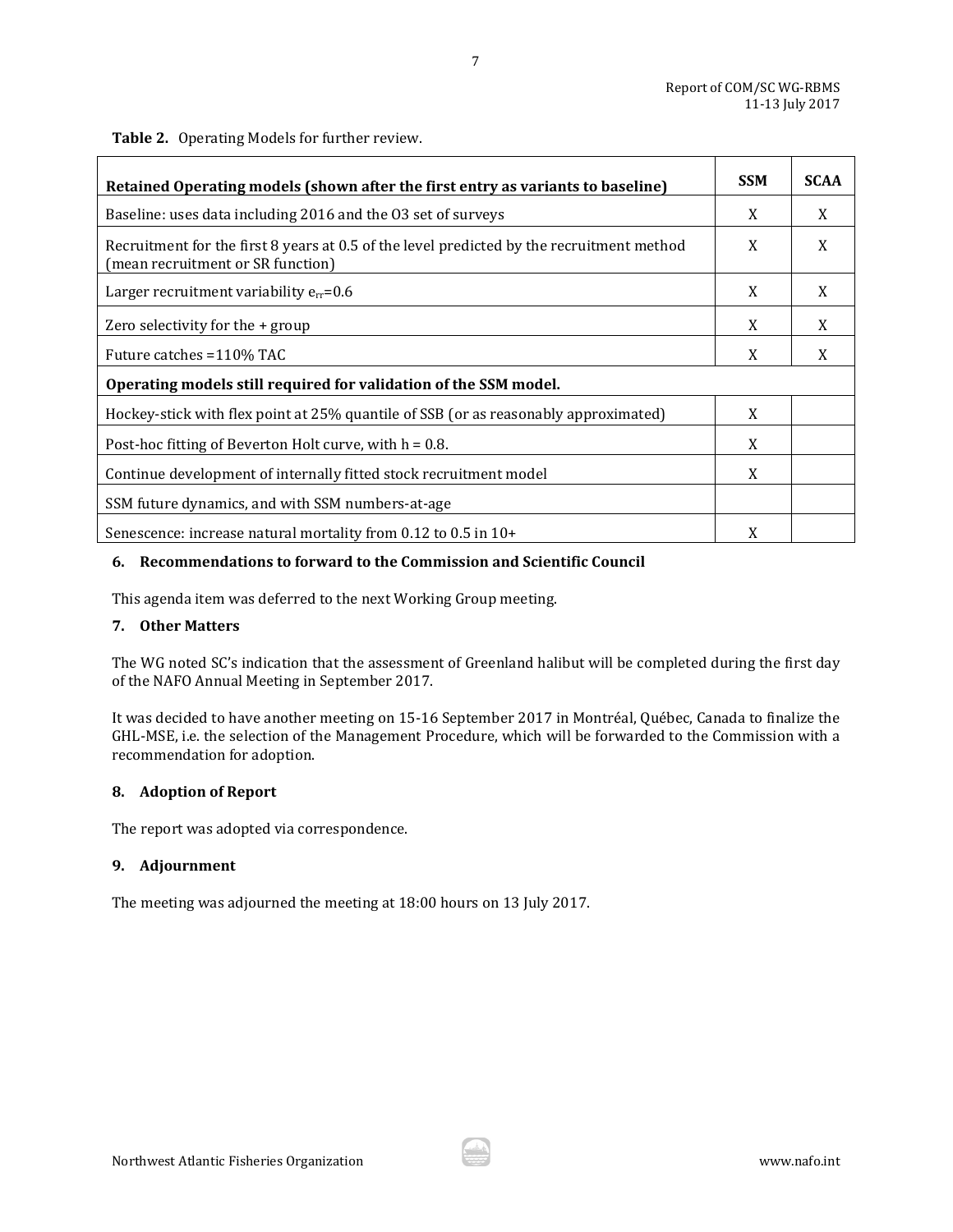<span id="page-7-0"></span>Report of COM/SC WG-RBMS 11-13 July 2017

### **Annex 1. List of Participants**

8

#### **CO-CHAIRS**

Hvingel, Carsten. Institute of Marine Research, Head of Research Group, PO Box 1870 Nordnes, 5817 Bergen, Norway

Tel: +47 95 98 05 65 – Email[: carsten.hvingel@imr.no](mailto:carsten.hvingel@imr.no)

#### **CANADA**

Chapman, Bruce. NAFO Commissioner, Executive Director, Groundfish Enterprise Allocation Council, 1362 Revell Dr., Manotick, ON K4M 1K8

Tel: +1 613 692 8249 – Email[: bchapman@sympatico.ca](mailto:bchapman@sympatico.ca)

- Dwyer, Shelley. Resource Policy and Development Officer, Sustainable Fisheries and Oceans Policy, Department of Fisheries, Forestry and Agrifoods, Government of Newfoundland and Labrador, PO Box 8700, St. John's, NL, A1B 4J6 Tel: +1 709 729 3735 – Email[: shelleydwyer@gov.nl.ca](mailto:shelleydwyer@gov.nl.ca)
- Fagan, Robert. Senior Analyst, Fisheries and Oceans Canada, International Programs & Corporate Services, Northwest Atlantic Fisheries Centre, 80 East White Hills Road, St. John's, NL, A1C 5X1 Tel: +1 709 772 7627 – Email[: Robert.Fagan@dfo-mpo.gc.ca](mailto:Robert.Fagan@dfo-mpo.gc.ca)
- Healey, Brian. Science Advisor, Fisheries and Oceans Canada, Northwest Atlantic Fisheries Centre, 80 East White Hills Road, St. John's, NL, A1C 5X1 Tel: +1 709-772 8674 – Email: [brian.healey@dfo-mpo.gc.ca](mailto:brian.healey@dfo-mpo.gc.ca)
- Konrad, Christoph. Senior Ecologist, Amec Foster Wheeler, 133 Crosbie Road, St. John's, NL, A1B 1H3 Tel.: +1 709 722 7023 – E-mail: [christoph.konrad@amecfw.com](mailto:christoph.konrad@amecfw.com)
- Krohn, Martha. A/Senior Science Advisor. Fisheries and Oceans Canada, Office of the Assistant Deputy Minister, Ecosystems and Oceans Science Sector. 200 Kent Street, Ottawa, ON K1A 0E6 Tel: +1 (613) 998-4234 – Email[: Martha.Krohn@dfo-mpo.gc.ca](mailto:Martha.Krohn@dfo-mpo.gc.ca)
- Milburn, Derrick. Fisheries and Oceans Canada, Fisheries and Oceans Canada, 200 Kent Street, Ontario, K1A 0E6 Tel: +1 613 993-7967 – Email: [Derrick.Milburn@dfo-mpo.gc.ca](mailto:Derrick.Milburn@dfo-mpo.gc.ca)

Power, Don. Senior Science Coordinator, NL Region, Fisheries and Oceans Canada, 80 East White Hills Road, St. John's, NL A1C 5X1 Tel: +1 709-772 4935 – Email: [don.power@dfo-mpo.gc.ca](mailto:don.power@dfo-mpo.gc.ca)

Walsh, Ray. Regional Manager, Fisheries Management, Fisheries and Oceans Canada, 80 East White Hills Road, St. John's, NL A1C 5X1 Tel: +1 709 772 4472 – Email[: ray.walsh@dfo-mpo.gc.ca](mailto:ray.walsh@dfo-mpo.gc.ca)

#### **DENMARK (IN RESPECT OF FAROE ISLANDS AND GREENLAND)**

Hansen, Jóannes Vitalis. Head of Section, Foreign Service, Ministry of Foreign Affairs and Trade, Gongin 7, PO Box 377 FO-110, Tórshavn Tel: +298 551009 Email[: JoannesV@uvmr.fo](mailto:JoannesV@uvmr.fo)

#### **EUROPEAN UNION (EU)**

Alpoim, Ricardo. Instituto Portugues do Mar e da Atmosfera, Rua Alfredo Magalhães Ramalho, nº6, 1495-006 Lisbon, Portugal Tel: +351 213 02 70 00 - Email[: ralpoim@ipma.pt](mailto:ralpoim@ipma.pt)

Perry, Jacqueline. Director, Resource Management and Aboriginal Fisheries, Northwest Atlantic Fisheries Centre 80 East White Hills Rd., St John's, NL, A1C 5X1 Tel: + 1 709-772-4497 – Email[: perryj@dfo-mpo.gc.ca](mailto:perryj@dfo-mpo.gc.ca)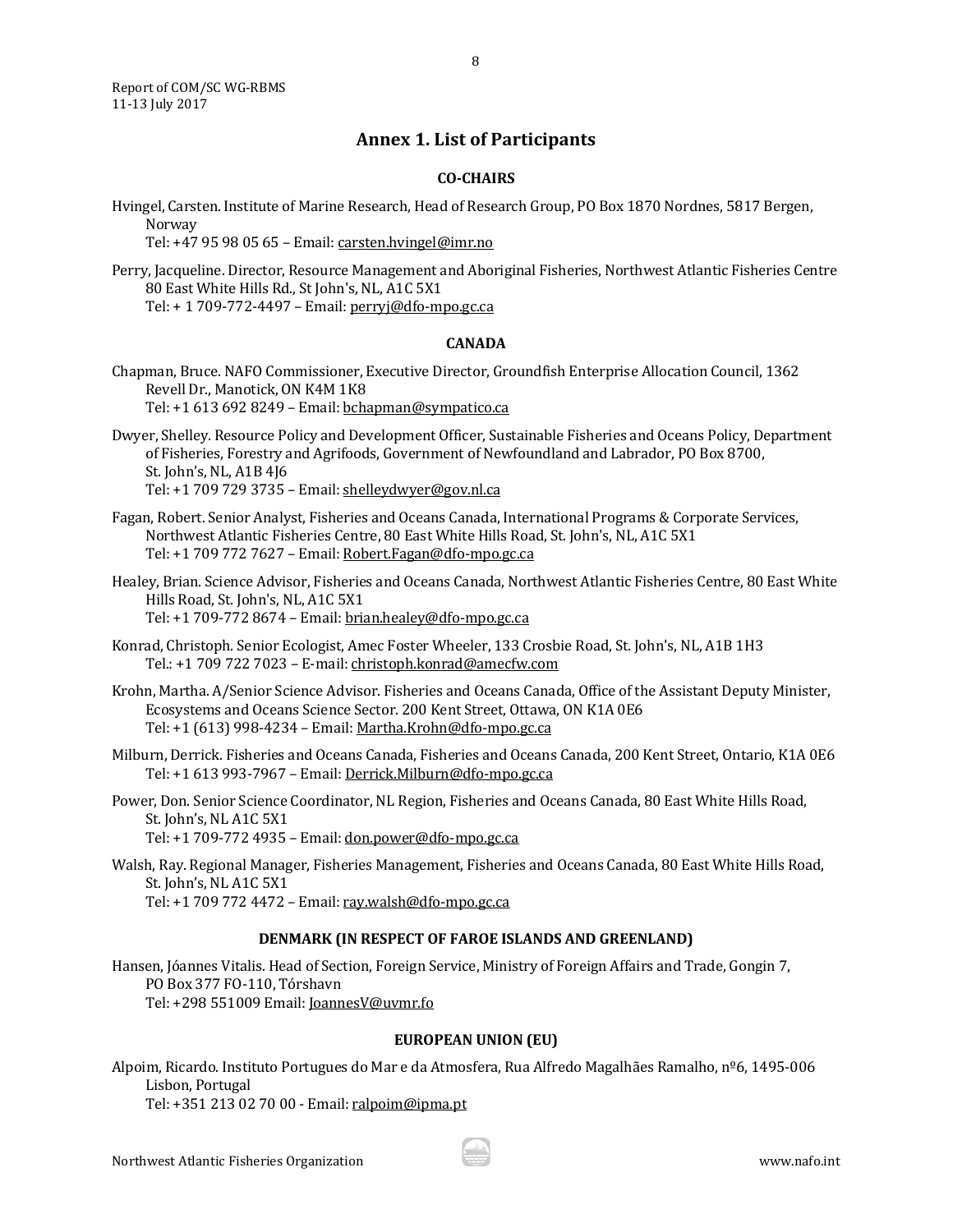- González Costas, Fernando. Instituto Español de Oceanografía (IEO), Aptdo 1552, E-36280 Vigo, Spain Tel: +34 986 49 22 39 – Email: [fernando.gonzalez@ieo.es](mailto:fernando.gonzalez@ieo.es)
- Ivanescu, Raluca. NAFO Desk Officer, European Commission, Directorate General for Fisheries and Maritime Affairs (DG MARE B2), Rue Joseph II, 99, B-1049, Brussels, Belgium Email[: raluca.ivanescu@ec.europa.eu](mailto:raluca.ivanescu@ec.europa.eu)

9

Lopes, Luis. Direção Geral de Recursos Naturais, Segurança e Serviços Marítimos. Avenida Brasilia, 1449-030 Lisboa, Portugal Email[: llopes@dgrm.mam.gov.pt](mailto:llopes@dgrm.mam.gov.pt)

- Nurmi, Seppo. Deputy Head of Unit, European Commission, Directorate General for Fisheries and Maritime Affairs (DG MARE B2) Rue Joseph II, 99, B-1049, Brussels, Belgium Tel: +32 2 29 86114 - Email[: seppo.nurmi@ec.europa.eu](mailto:seppo.nurmi@ec.europa.eu)
- Sepúlveda Angulo, Pedro. Esteban Secretaría General de Pesca, Subdirección General de Acuerdos y Organizaciones Regionales de Pesca, Velazquez 144, 28006 Madrid, Spain Tel: +34 913 476 137 – Email[: psepulve@magrama.es](mailto:psepulve@magrama.es)
- Tuvi, Aare. Fishery Resources Department, Ministry of the Environment, Narva mnt 7ª, 15172 Tallinn, Estonia Tel: +372 626 0712- Email[: aare.tuvi@envir.ee](mailto:aare.tuvi@envir.ee)

## **JAPAN**

Akiyama, Masahiro. International Affairs Division, Ministry of Agriculture, Forestry and Fisheries (MAFF), 1-2-1 Kasumigaseki, Chiyoda-ku, 100-8907 Toyko, Japan. Tel: +81 3 3501 1961 – Email[: masahiro\\_akiyama170@maff.go.jp](mailto:masahiro_akiyama170@maff.go.jp)

Butterworth, Doug S. Emeritus Professor, Department of Mathematics and Applied Mathematics, University of Cape Town, Rondebosch 7701 South Africa Tel: +27 21 650 2343 – E-mail: [doug.butterworth@uct.ac.za](mailto:doug.butterworth@uct.ac.za)

Okamoto, Junichiro. Japan Overseas Fishing Association, Touei Ogawa-Machi Bldg., 5F, 2-6-, Kanda Ogawa-Machi, Chiyoda-ku, Tokyo, 101-0052, Japan Tel: +03 3291 8508 – Email[: jokamoto@jdsta.or.jp](mailto:jokamoto@jdsta.or.jp)

#### **RUSSIAN FEDERATION**

Tairov, Temur. Representative of the Federal Agency for Fisheries of the Russian Federation in Canada, 47 Windstone Close, Bedford, Nova Scotia, B4A 4L4 Tel: +1 902 405 0655 – Email[: temurtairov@mail.ru](mailto:temurtairov@mail.ru)

#### **UNITED STATES OF AMERICA**

Sosebee, Katherine. National Marine Fisheries Service, NEFSC, 166 Water Street, Woods Hole, MA 02543 Tel: + 508495 2372 – Email[: katherine.sosebee@noaa.gov](mailto:katherine.sosebee@noaa.gov)

Warner-Kramer, Deirdre. Senior Foreign Affairs Officer, Office of Marine Conservation (OES/OMC), Department of State, Washington, DC 20520

Tel +1 202 647 2883 – Email[: warner-kramerdm@state.gov](mailto:warner-kramerdm@state.gov)

## **OBSERVER**

Soomai, Suzuette. Post-Doctoral Fellow, Faculty of Management, Dalhousie University, Suite 4010, Kenneth C. Rowe Management Building, 6100 University Avenue, PO Box 15000, Halifax, Nova Scotia, B3H 4R2 E-mail[: suzuette.soomai@dal.ca](mailto:suzuette.soomai@dal.ca)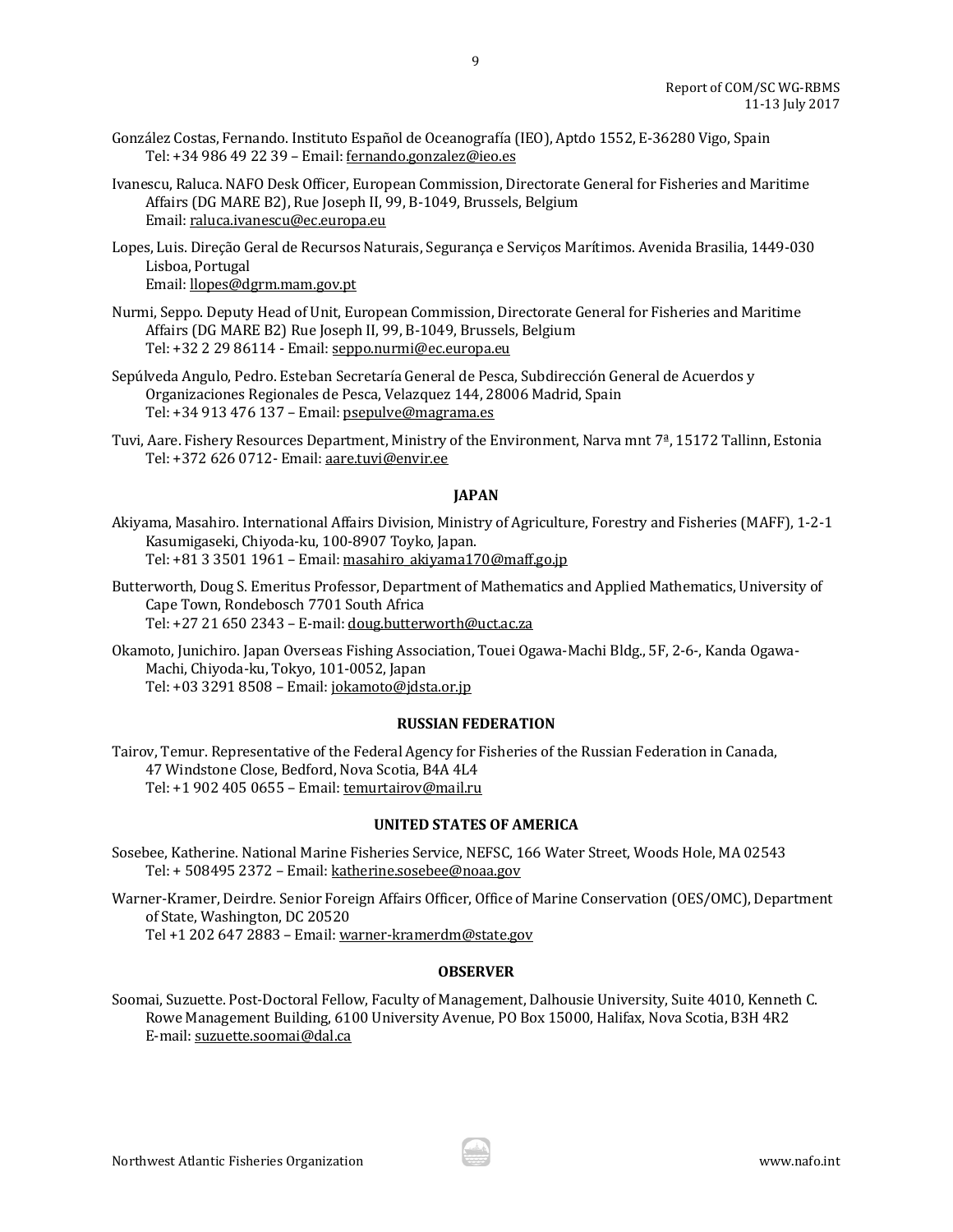## **NAFO SECRETARIAT**

| 2 Morris Drive, Suite 100, Dartmouth, Nova Scotia, Canada - Tel: +1 902 468-5590       |                           |  |  |  |  |
|----------------------------------------------------------------------------------------|---------------------------|--|--|--|--|
| Kingston, Fred. Executive Secretary.                                                   | Email: fkingston@nafo.int |  |  |  |  |
| Blasdale, Tom. Scientific Council Coordinator.                                         | Email: tblasdale@nafo.int |  |  |  |  |
| Federizon, Ricardo. Senior Fisheries Management Coordinator Email: rfederizon@nafo.int |                           |  |  |  |  |
| LeFort, Lisa. Executive Assistant to the Executive Secretary                           | Email: llefort@nafo.int   |  |  |  |  |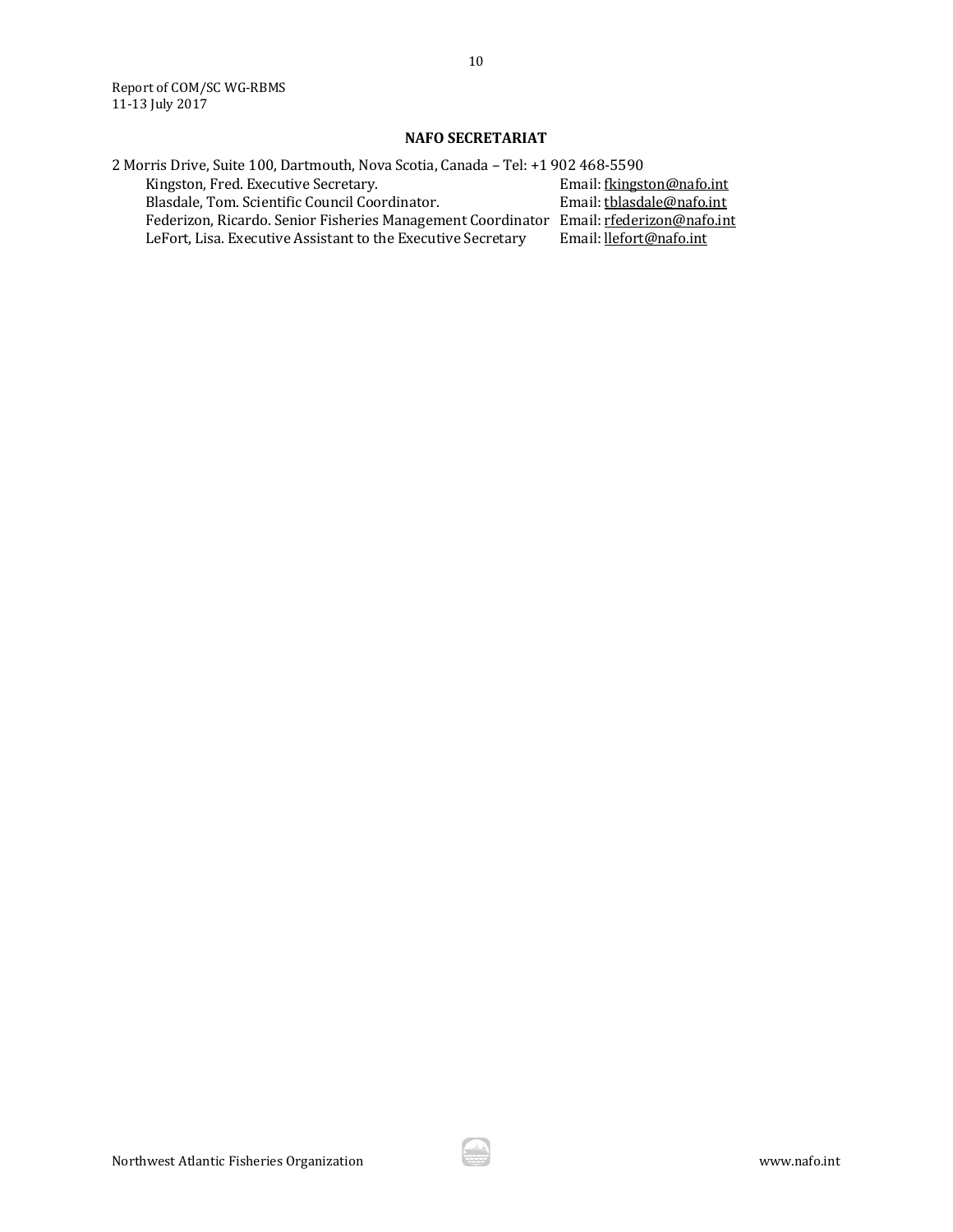# **Annex 2. Agenda**

11

- <span id="page-10-0"></span>1. Opening by the co-Chairs, Jacqueline Perry (Canada) and Carsten Hvingel (Norway)
- 2. Appointment of Rapporteur
- 3. Adoption of Agenda
- 4. Review of the report from the WG-RBMS Meeting, 25-27 April 2017
- 5. Greenland Halibut Management Strategy Evaluation (GHL-MSE) and other related matters arising from the Scientific Council Meeting, 01-15 June 2017
- 6. Recommendations to forward to the Commission and Scientific Council
- 7. Other Matters
- 8. Adoption of Report
- 9. Adjournment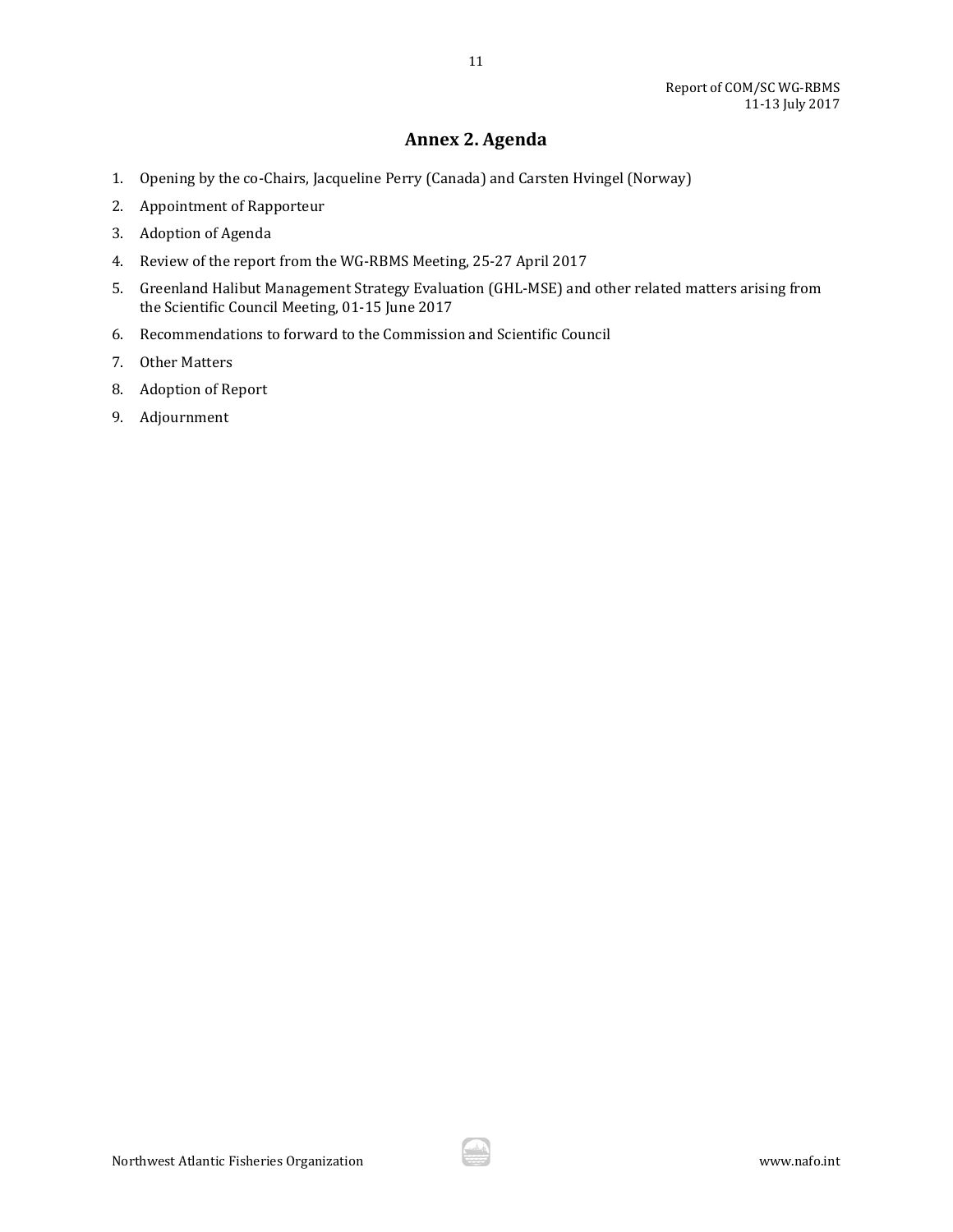## **Annex 3. Formulation of candidate management plans**

#### <span id="page-11-0"></span>**Target based CMPs:**

$$
TAC_{y+1} = TAC_y \left( 1 + \gamma_{up/down} \left( J_y - 1 \right) \right) \tag{1}
$$

where

 $TAC<sub>v</sub>$  is the TAC recommended for year *y*,

- $\gamma_{up}$  and  $\gamma_{down}$  are "response strength" tuning parameters (  $\gamma_{down}$  if  $\cal J_y$   $< 1$  and  $\gamma_{up}$  if  $\cal J_y$   $\geq 1$  ), and
- $J_{\nu}$  is a composite measure of the immediate past level in the abundance indices that are available to use for calculations for year *y*; for this base case CMP three series have been used, with  $i = 1, 2$  and 3 corresponding respectively to Canada Fall 2J3K, EU 3M 0-1400m and Canada Spring 3LNO:

$$
J_{y} = \sum_{i=1}^{3} \frac{1}{(\sigma^{i})^{2}} \frac{J_{curr}^{i}}{J_{target}^{i}} / \sum_{i=1}^{3} \frac{1}{(\sigma^{i})^{2}}
$$
(2)

with

 $(\sigma^i)^2$ )2 being the estimated variance for index *i* (estimated in the model fitting procedure for OM1)

$$
J_{curr}^i = \frac{1}{q} \sum_{y'=y-q}^{y-1} I_{y'}^i
$$
 (3)

$$
J_{target}^{i} = \alpha \frac{1}{5} \sum_{y'=2011}^{2015} I_{y'}^{i}
$$
 (where  $\alpha$  is a control/tuning parameter of the CMD) (4)

Note the assumption that when a TAC is set in year *y* for year *y*+1, indices will not at that time yet be available for the current year *y* though they will be for the preceding year *y*-1.

Constraints on the maximum allowable annual change in TAC can be applied, viz.:

$$
\text{if } TAC_{y+1} > TAC_y \left(1 + \Delta_{up}\right) \text{ then } TAC_{y+1} = TAC_y \left(1 + \Delta_{up}\right) \tag{5}
$$

and

if 
$$
TAC_{y+1} < TAC_y(1 - \Delta_{down})
$$
 then  $TAC_{y+1} = TAC_y(1 - \Delta_{down})$  (6)

#### **Slope-based CMPs:**

$$
TAC_{y+1} = TAC_y(1 + \lambda s_y)
$$
\n(7)

where

 $\lambda$  = 1.0 if  $s_v > 0$  and  $\lambda$  = 2.0 if  $s_v < 0$ , and

 $s<sub>v</sub>$  is a measure of the recent (over the five most recent years) trend in survey biomass, taken as the unweighted arithmetic average over the three surveys.